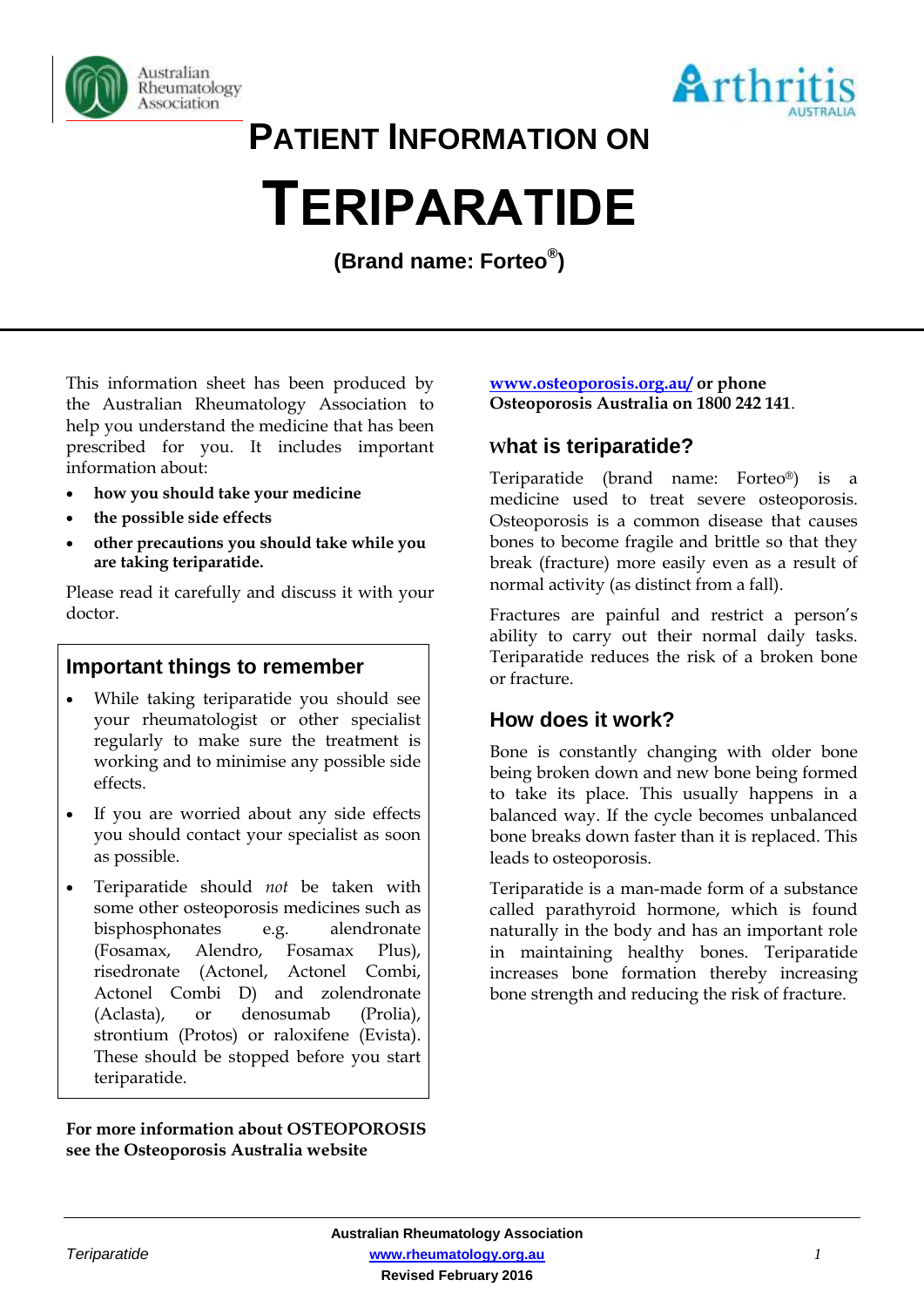

## **What benefit can you expect from your treatment?**

Since osteoporosis is usually not painful (until a fracture occurs) you will not 'feel' any immediate benefit from your treatment with teriparatide.

The treatment controls osteoporosis but does not cure it. It is therefore important to continue to use teriparatide even if you feel well.

Do not stop using teriparatide until advised by your doctor.

You may be asked to have tests to check the effect of treatment on your bones. For example a bone mineral density test is usually done one or two years after first starting teriparatide. This is a type of X-ray that involves a very small amount of radiation.

Tests of urine or blood are also sometimes used to measure the effects of treatment on bone formation and breakdown.

## **How is teriparatide used?**

To make sure it is effective it is very important that you follow the instructions for using teriparatide carefully, including the instructions for storage and disposal. Ask your doctor or pharmacist to explain anything you do not understand.

Teriparatide is given as an injection under the skin (subcutaneously). It is injected in the thigh or abdomen once a day. It comes in a penshaped device to make the daily injection easier. The teriparatide pen contains enough medicine for 28 doses.

It is important to use a new needle for each injection.

#### *What is the dosage and when should it be given?*

The teriparatide daily dose is 20 micrograms.

Use it at around the same time every day to help you remember. The best time to take it is at night before going to bed.

If a dose is missed use it as soon as possible that day. However, if the day has already passed, skip the missed dose and continue your regular

dosing schedule. **Never** inject more than one dose per day. Do not use more or less teriparatide or use it more often than prescribed by your doctor.

#### *Can other medicines be taken with teriparatide?*

It is safe to take most other medicines when you are taking teriparatide. However, teriparatide should *not* be taken with some other osteoporosis medicines (see *Precautions*).

Your doctor will usually recommend that you take calcium and vitamin D as additional treatment for osteoporosis. Do not stop taking these medicines unless advised by your doctor.

#### *How long is the treatment continued?*

For osteoporosis, treatment with teriparatide is usually given continuously for up to 18 months and no longer. After that further treatment with an alternative medicine for osteoporosis is recommended.

# **Are there any side effects?**

Most people who take teriparatide do not experience side effects. Tell your doctor if you are concerned about possible side effects.

#### *Most common possible side effects*

The most common side effects include:

- *nausea, vomiting or constipation*
- *pain in joints or bones*
- *headache*
- *dizziness or lightheadedness:* this can happen if you get up too quickly from a lying position. It is more common at the start of treatment. By getting out of bed slowly and resting your feet on the floor for a few minutes before standing up you can reduce the risk. It is a good idea to have a chair nearby when you give yourself the injection so that you can sit down if you feel dizzy.
- *discomfort around the injection site* can occur in up to 30% of people and may include pain, swelling, bruising, itching or a few drops of blood.

#### *Less common or rare possible side effects*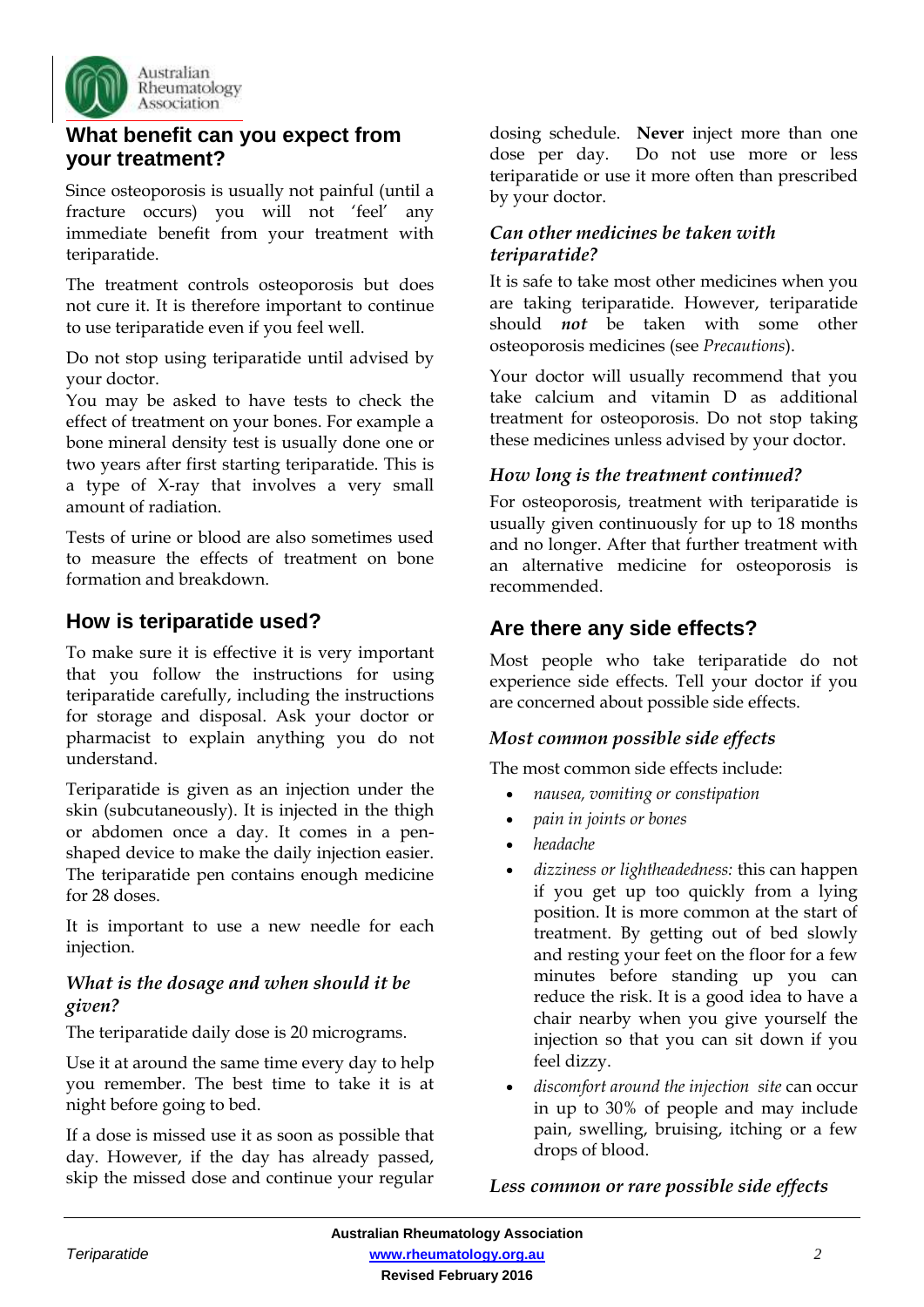

Less common side effects include:

- *muscle weakness*
- *heartburn*
- *leg cramps or back spasms*
- *depression*
- *chest pain or difficulty breathing*
- *lack of energy.*

There are a number of other uncommon side effects and precautions. These are described in the leaflet that comes with the medicine. Read this information and discuss any concerns with your doctor.

## *Warning of very rare side effect*

Teriparatide has been found to cause an increased risk of bone cancer (sarcoma) when used in animals in high doses continuously from birth. It is for this reason that the maximum lifetime duration of teriparatide is only 18 months. Because of these restrictions your prescribing doctor will ask you to sign a form about treatment with this medicine.

## **What precautions are necessary?**

#### *Blood tests*

 Monitoring blood tests are not usually required for people taking teriparatide, although in certain situations these may be needed.

#### *Other medical conditions*

- Teriparatide should **not** be taken if you have:
	- severe kidney disease or kidney failure
	- Paget's disease or blood tests suggestive of Paget's disease
	- bone diseases other than osteoporosis
	- high parathyroid hormone levels
	- a history of bone cancer or
	- any previous radiotherapy.

#### *Use with other medicines*

 You should tell your doctor (including your general practitioner, rheumatologist and others) about all medicines you are taking or plan to take. This includes over the counter or herbal/naturopathic medicines. You should also mention your treatment when you see other health professionals.

- Teriparatide should *not* be taken with some other osteoporosis medicines such as bisphosphonates e.g. alendronate (Fosamax, Alendro, Fosamax Plus), risedronate (Actonel, Actonel Combi, Actonel Combi D) and zolendronate (Aclasta), or denosumab (Prolia), strontium (Protos) or raloxifene (Evista). These should be stopped before you start teriparatide.
- Bisphosphonates may be started or recommenced following teriparatide treatment.
- The risk of side effects from the low doses of aspirin used to prevent heart attack and strokes is not increased when taken with teriparatide.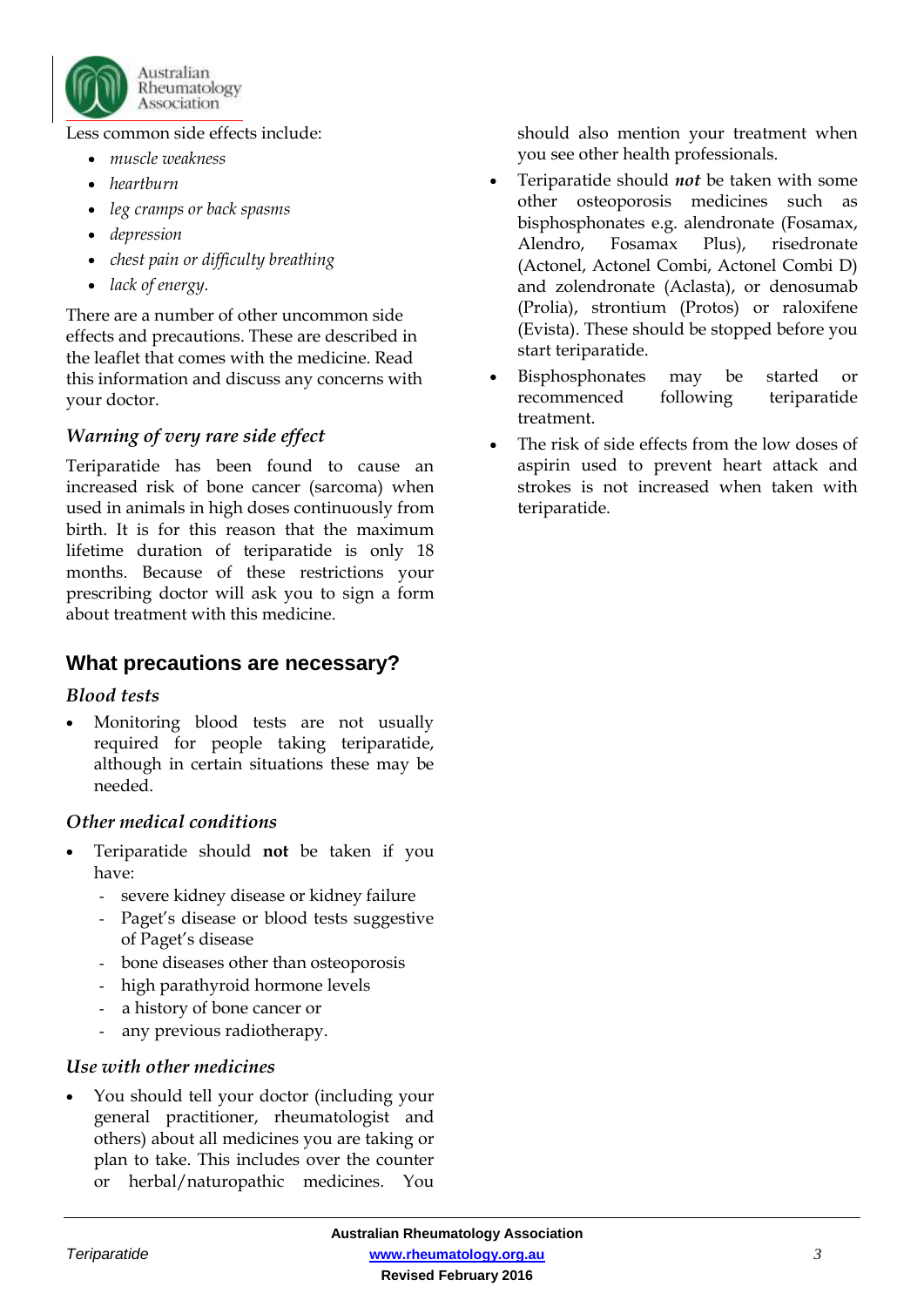

## **How to store and dispose of teriparatide**

- Keep the medicine in the pen it came in with the cap on and without a needle attached, tightly closed, and out of reach of children.
- Do not transfer the medicine to a syringe.
- Store it in the refrigerator but do not freeze it.
- Protect it from light.

## **Questions?**

If you have any questions or concerns write them down and discuss them with your doctor.

- Throw away any medicine that is outdated or no longer needed.
- Throw away the pen after 28 days of use even if it is not empty.
- Dispose of used needles in a punctureresistant container (sharps box). Talk to your doctor or pharmacist about how to dispose of the sharps box.

# **Your doctor's contact details**

If you are taking teriparatide you should see your rheumatologist regularly to make sure the treatment is working and to minimise any possible side effects.

The information in this sheet has been obtained from various sources and has been reviewed by the Australian Rheumatology Association. It is intended as an educational aid and does not cover all possible uses, actions, precautions, side effects, or interactions of the medicines mentioned. This information is not intended as medical advice for individual problems nor for making an individual assessment of the risks and benefits of taking a particular medicine. It can be reproduced in its entirety but cannot be altered without permission from the ARA. The NHMRC publication: *How to present the evidence for consumers: preparation of consumer publications* (2000) was used as a guide in developing this publication.